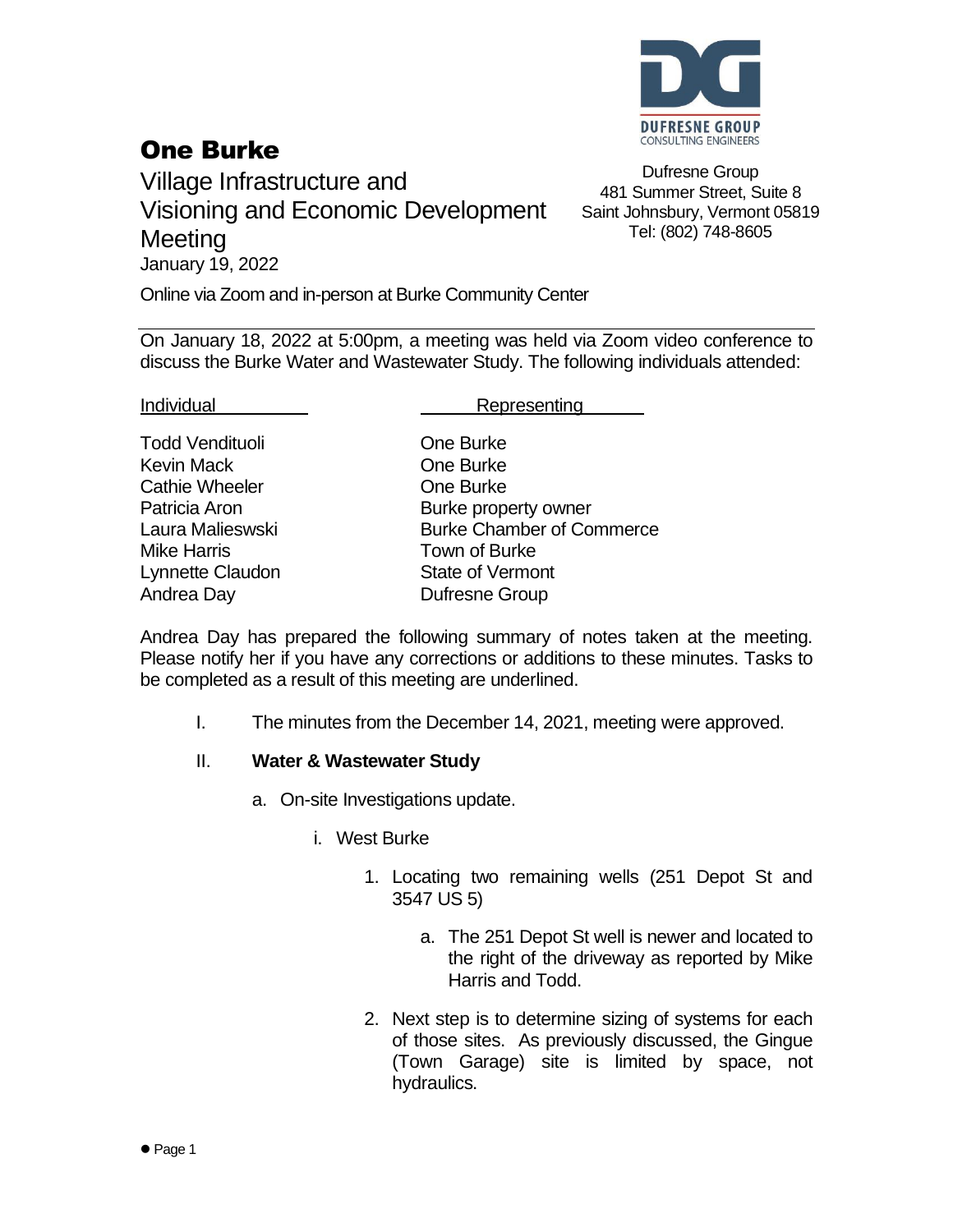- ii. East Burke FONSI update
	- 1. Coordinating with UVM CAP and VT Division of Historic Preservation to verify if we can move forward without risk to potentially archaeologically sensitive sites
- b. Next steps
	- i. Determine how much wastewater each site can treat.
	- ii. Develop cost estimates.
	- iii. Develop alternatives (i.e. public water, public wastewater or combination of both)
	- iv. Present information to the public for West Burke in Spring 2022.
	- v. Field investigations for East Burke in Spring 2022 with alternative information ready for presentation in Summer 2022.
- c. Funding
	- i. Priority List Applications, next IUP
		- 1. Lynnette reviewed the priority list application and the areas applicable to the Village wastewater. She recommends reapplying for the garage site as well. The ARPA funds don't require the PER to be submitted.
		- 2. Andrea to prepare priority list application draft for the next meeting.

## III. **Other items**

- a. One Burke
	- i. There were no updates from the board.
	- ii. The non-profit formation is still in the works.
		- 1. Todd and Mike will check with Linda on the status
- b. Town garage site update